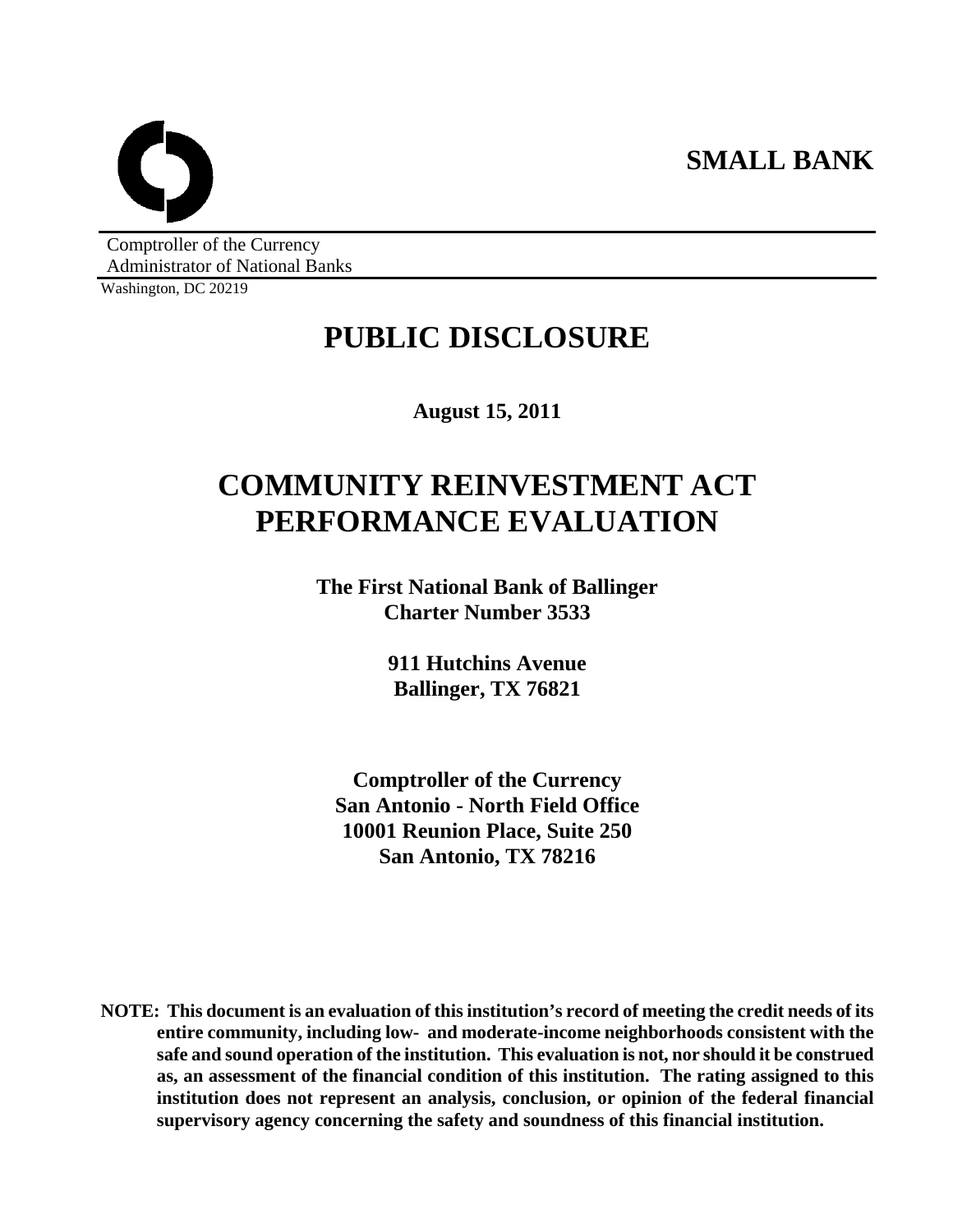# **INSTITUTION'S CRA RATING: This institution is rated "Satisfactory."**

The First National Bank of Ballinger's (FNBB) lending performance is satisfactory given its size, financial condition, and known credit needs in its assessment area (AA).

- The bank's loan-to-deposit (LTD) ratio is reasonable and averaged 64% during the evaluation period.
- A substantial majority of FNBB's loans are within its AA.
- FNBB's loan portfolio reflects an overall reasonable distribution among individuals of various income levels and commercial businesses of different sizes within the AA based on number of loans extended.
- FNBB's consumer and commercial lending to individuals and businesses in low- to moderate-income (LMI) census tracts (CTs) in Runnels County did not meet area demographics. Bank performance in the Tom Green County AA meet area demographics for loans to business. However, consumer lending activity in LMI areas is below area demographics.

# **DESCRIPTION OF INSTITUTION**

FNBB is a community bank headquartered in Ballinger, Texas, which is approximately 40 miles northeast of San Angelo and 60 miles southwest of Abilene. The bank operates one main office, a drive-through facility, and two automatic teller machines (ATMs). The bank also operates a branch in the city of San Angelo. The branch is a full-service facility with a drive-through and an ATM. One ATM is located in Winters, Texas, 15 miles northeast of Ballinger. None of FNBB's ATMs accept deposits.

As of June 30, 2011, FNBB had total assets of \$122 million with 52% centered in the loan portfolio. The following chart details a breakdown of FNBB's loan portfolio as of June 30, 2011.

| <b>Loan Type</b>                   | <b>Dollar Amount</b><br>(000's) | % of Total Loans |
|------------------------------------|---------------------------------|------------------|
| Real Estate (RE) Residential (1-4) | 15,917                          | 25.1             |
| RE Non-Farm Non-Residential        | 11,957                          | 18.8             |
| <b>RE</b> Farmland                 | 6,501                           | 10.2             |
| <b>Agricultural Production</b>     | 5631                            | 8.9              |
| Consumer                           | 5086                            | 8.0              |
| Other                              | 1355                            | 2.1              |
| <b>Total</b>                       | 63,493                          | 100              |

*Source June 30, 2011 Call Report* 

The bank is owned by the multi-bank holding company Texas Country Bancshares, Inc. (TCB). The bank is affiliated through common ownership with: Brady National Bank, Brady, Texas, and Uvalde National Bank, Uvalde, Texas.

Bank lobby and drive-through services are provided Monday through Saturday. FNBB has a 24-hour telephone response system that allows customers to obtain account balance information and transfer funds between accounts. FNBB faces normal competition from other financial institutions located in Ballinger and San Angelo. Based on its financial condition, the local economy, product offerings, competition, and prior performance, FNBB has the ability to meet the various credit needs in its community. The bank was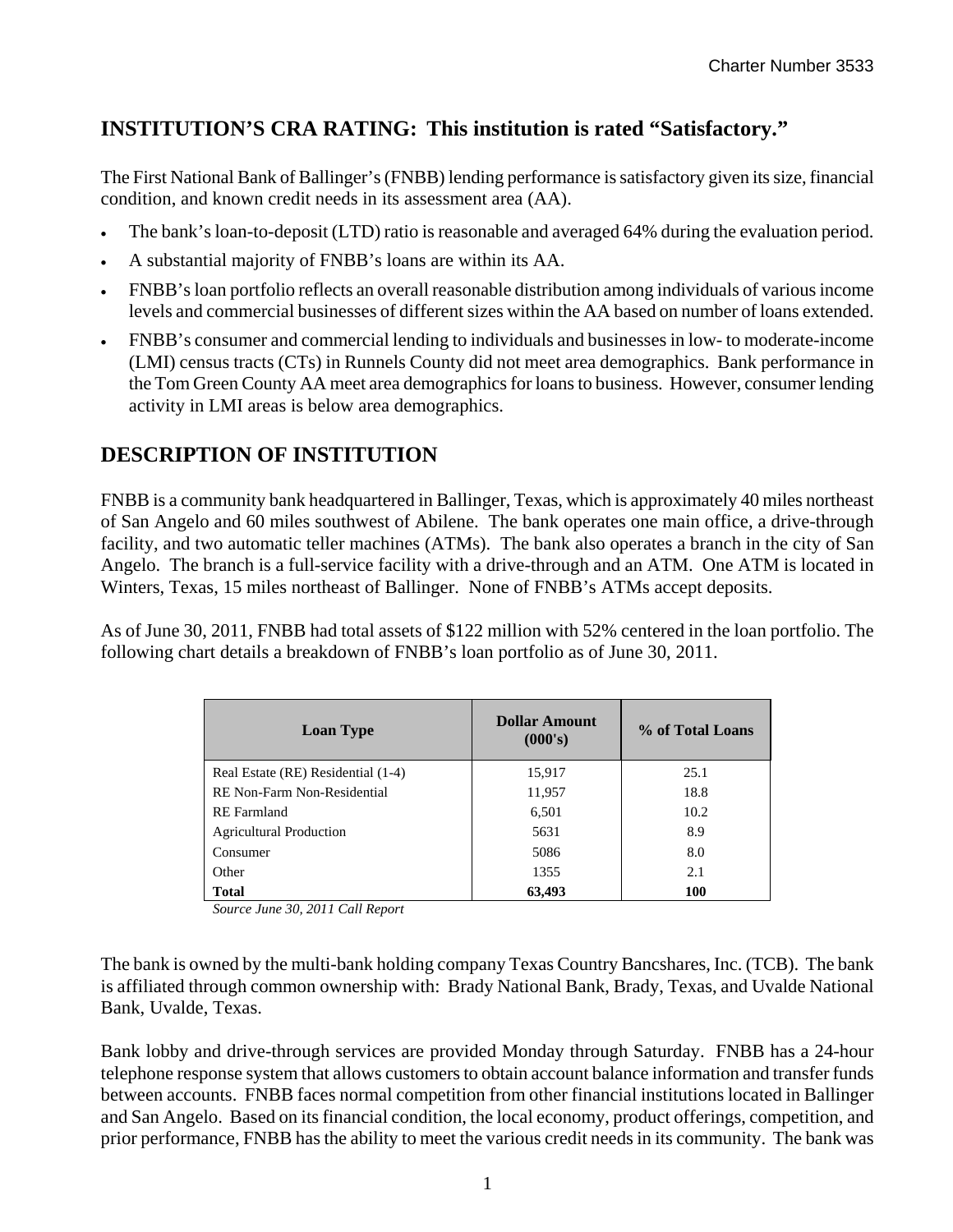rated "Satisfactory" at the last CRA examination dated June 25, 2007. No legal impediments or other factors hinder FNBB's ability to provide credit in its AA.

## **DESCRIPTION OF ASSESSMENT AREAS**

The bank has selected the San Angelo metropolitan statistical area (MSA) and Runnels County as its AAs. During the previous CRA examination, the AA was comprised of Tom Green County and Runnels County. According to the 2010 Census, Tom Green County is part of the San Angelo MSA. The bank's main office is located in Runnels County. The County is made up of four CTs. One CT is designated as moderate-income and the other three as middle-income.

Tom Green County, part of the San Angelo MSA, is where the bank's only branch is located and consists of twenty-three CTs. One CT is designated low-income, four are moderate-income, thirteen are middleincome, and the remaining five are upper-income.

The AA designations meet the requirements of the regulation and do not arbitrarily exclude any LMI geographies.

#### **Demographic and Economic Data on the Runnels County Assessment Area**

Ballinger is the county seat of Runnels County. Other communities located within the county include Miles, Winters, Rowena, Lowake, Norton, and Wingate. Specific demographic data for this area is listed on the following table.

| DEMOGRAPHIC AND ECONOMIC CHARACTERISTICS<br>OF RUNNELS COUNTY |          |
|---------------------------------------------------------------|----------|
| <b>Population</b>                                             |          |
| Number of Families                                            | 3,203    |
| Number of Households                                          | 4,442    |
| Geographies                                                   |          |
| Number of Census Tracts (CTs)                                 | 4        |
| % Low-Income CTs                                              | 0%       |
| % Moderate-Income CTs                                         | 25%      |
| % Middle-Income CTs                                           | 75%      |
| % Upper-Income CTs                                            | 0%       |
| <b>Median Family Income (MFI)</b>                             |          |
| 2010 MFI for AA                                               | \$32,906 |
| 2010 HUD-Adjusted MFI                                         | \$46,500 |
| 2009 HUD-Adjusted MFI                                         | \$45,600 |
| 2008 HUD-Adjusted MFI                                         | \$43,600 |
| <b>Economic Indicators</b>                                    |          |
| <b>Unemployment Rate</b>                                      | 3.15%    |
| 2010 Median Housing Value                                     | \$43,166 |
| % of Households Below Poverty Level                           | 19.34%   |

Based on the 2010 Census data, Runnels County has a population of approximately 11,495. There are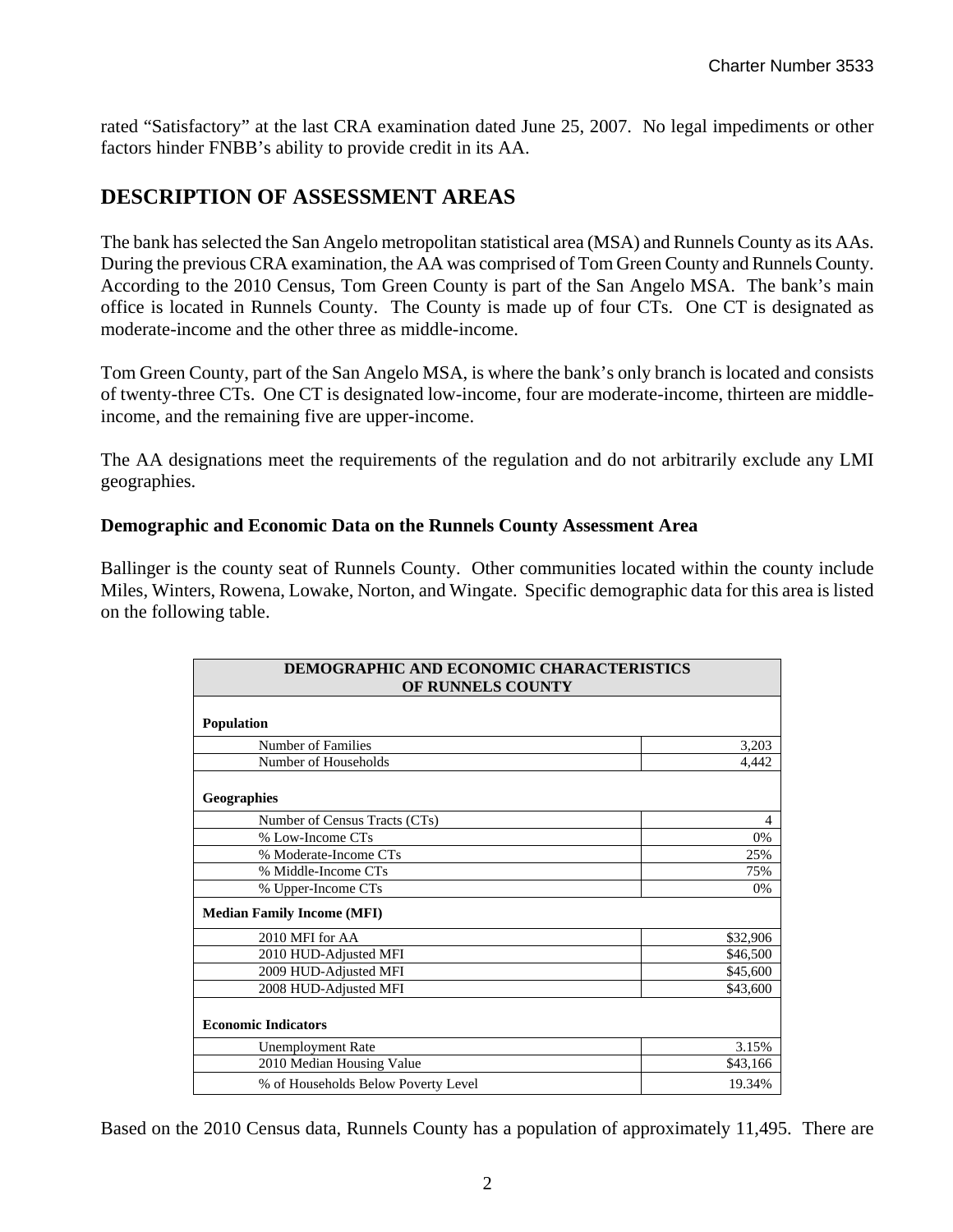5,400 housing units in the AA of which 63% are owner-occupied, 19% renter-occupied and 18% vacant. The local economy is based on farming, ranching, and small retail businesses. The largest non-agricultural employers in the area are Mueller Supply and Buddy's Plant Plus Corporation, manufacturer of metal buildings and plant fertilizer, respectively. Approximately 19% of the households in the AA are below the poverty level.

In order to gather more current information on the nature of the community and potential lending opportunities within the AA, we contacted one community leader during this examination. This contact was an Officer of the Ballinger Chamber of Commerce. The contact stated that there were no unmet credit needs in the city of Ballinger. The contact further stated that FNBB is active in the community and responsive to local credit needs.

#### **Demographic and Economic Data on the Tom Green County Assessment Area**

The city of San Angelo is the county seat of Tom Green County. Specific demographic data for this area is listed in the table below.

| DEMOGRAPHIC AND ECONOMIC CHARACTERISTICS<br>OF TOM GREEN COUNTY |          |
|-----------------------------------------------------------------|----------|
| <b>Population</b>                                               |          |
| Number of Families                                              | 27,073   |
| Number of Households                                            | 39,531   |
| <b>Geographies</b>                                              |          |
| Number of Census Tracts                                         | 23       |
| % Low-Income Census Tracts                                      | 4.4%     |
| % Moderate-Income Census Tracts                                 | 17.4%    |
| % Middle-Income Census Tracts                                   | 56.5%    |
| % Upper-Income Census Tracts                                    | 21.7%    |
| <b>Median Family Income (MFI)</b>                               |          |
| 2010 MFI for AA                                                 | \$41,540 |
| 2010 HUD-Adjusted MFI                                           | \$51,800 |
| 2009 HUD-Adjusted MFI                                           | \$52,400 |
| 2008 HUD-Adjusted MFI                                           | \$49,100 |
| <b>Economic Indicators</b>                                      |          |
| <b>Unemployment Rate</b>                                        | 4.5%     |
| 2010 Median Housing Value                                       | \$64,697 |
| % of Households Below Poverty Level                             | 14.91%   |

Based on the 2010 Census data, Tom Green County has a population of approximately 104,010. There are 43,916 housing units in the AA of which 58% are owner-occupied, 32% renter-occupied and 10% vacant. The local economy is based on the health/medical industry, oil and gas, construction and agriculture, and local government. The largest employers are Goodfellow AFB, Shannon Health System, and San Angelo ISD. Approximately 15% of AA households are below the poverty level.

## **CONCLUSIONS ABOUT PERFORMANCE CRITERIA**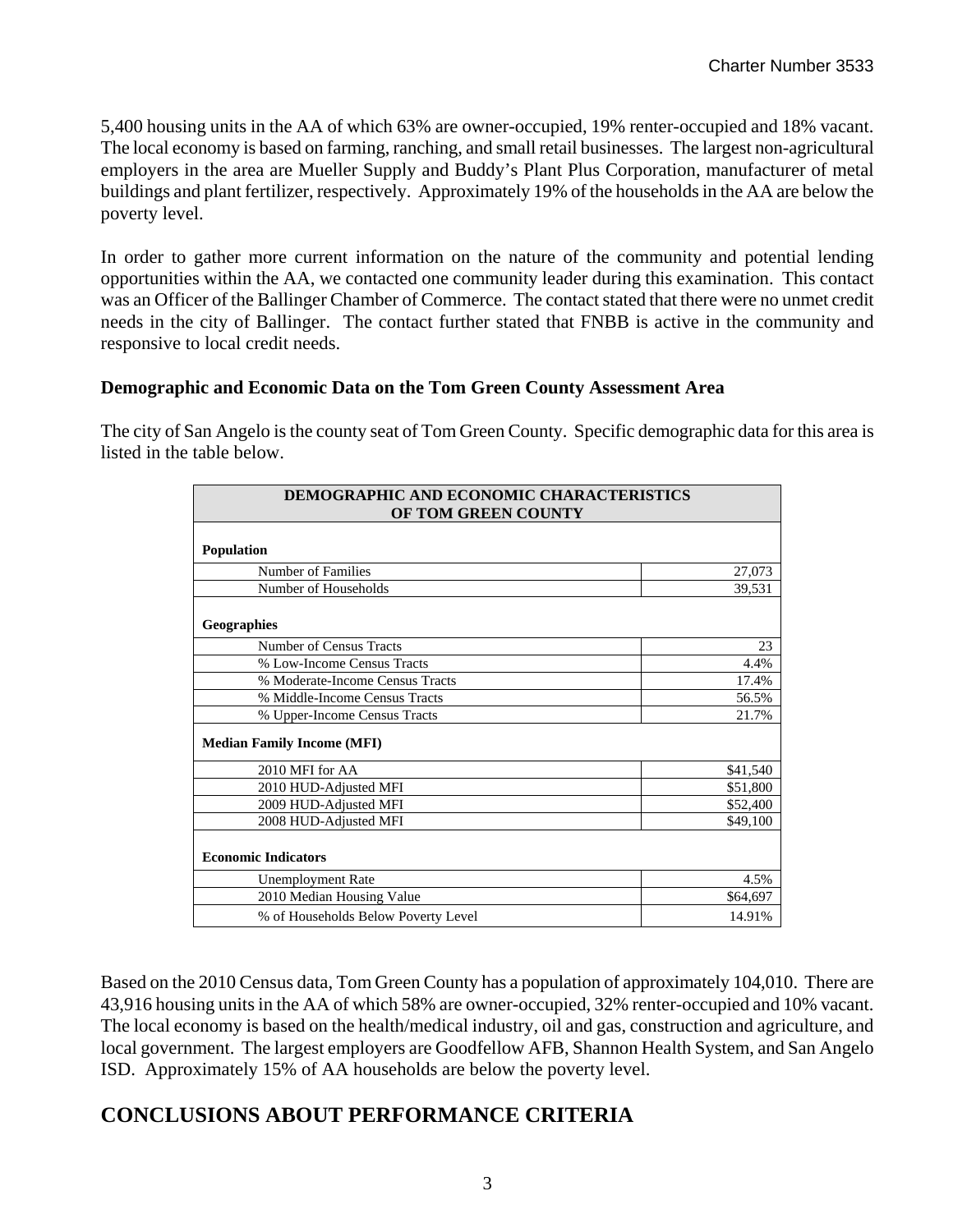### **Loan-to-Deposit Ratio**

FNBB's LTD ratio of 57% as of March 30, 2011, is considered reasonable, given its asset size, financial condition, and lending opportunities in the AA. The average LTD ratio over the past 16 quarters was 63%, which has remained relatively stable from the prior CRA examination's average ratio of 64%. The LTD ratio is reasonable when compared with other banks headquartered in the AA. The average LTD of the other similarly situated banks ranges from 25% to 77%. The asset size and LTD ratio for FNBB and its competing banks during this period are listed below.

| <b>INSTITUTION</b>                   | <b>ASSETS AS OF</b><br>$3/31/2011*$ | <b>AVERAGE LTD</b><br>RATIO $%$ ** |
|--------------------------------------|-------------------------------------|------------------------------------|
| Security State Bank, Winters         | 34,893                              | 46.36                              |
| <b>Ballinger National Bank</b>       | 39,121                              | 62.85                              |
| First State Bank, Concho             | 70,847                              | 62.06                              |
| Citizens State Bank, Miles           | 81.344                              | 74.80                              |
| The First National Bank of Mertzon   | 209,643                             | 25.41                              |
| The First National Bank of Sonora    | 241,772                             | 77.14                              |
| <b>First National Bank Ballinger</b> | 120,822                             | 62.85                              |

*\*Asset sizes of institutions are in thousands (000's).* 

*\*\*The average LTD ratio is based on the period between March 2007 and March 2011.* 

#### **Lending in Assessment Area**

A substantial majority of FNBB's loans are made within its AA. In order to assess performance for these criteria, we reviewed a sample of 43 commercial and 48 consumer loans originated during 2008 through 2010.

Our analysis determined that 95% of the number and 92% of the dollar amount of commercial loans were made within the AA. We further determined that 90% of the number and 88% of the dollar amount of consumer loans were made within the AA.

| <b>TOTAL LOANS REVIEWED</b> |                                                     |               |           |               |  |               |           |               |  |
|-----------------------------|-----------------------------------------------------|---------------|-----------|---------------|--|---------------|-----------|---------------|--|
|                             | <b>Out of Assessment Area</b><br>In Assessment Area |               |           |               |  |               |           |               |  |
| <b>LOAN TYPE</b>            | #                                                   | $\frac{0}{0}$ | \$ (000s) | $\frac{6}{9}$ |  | $\frac{0}{0}$ | \$ (000s) | $\frac{6}{9}$ |  |
| Commercial                  | 41                                                  | 95            | .782      | 92            |  |               | 150       |               |  |
| Consumer                    | 43                                                  | 90            | 864       | 88            |  | 10            | 115       | 12            |  |
| <b>Total Reviewed</b>       | 84                                                  | 92            | 2646      | 91            |  |               | 265       |               |  |

#### **Lending to Borrowers of Different Incomes and to Businesses of Different Sizes**

FNBB's loan portfolio reflects reasonable penetration among individuals of various income levels and commercial businesses of different sizes within the AA. Our analysis included a sample of 43 commercial and 48 consumer loans originated during the period between 2008 and 2010. The loan sample was broken down between the two AAs.

#### **Runnels County Assessment Area**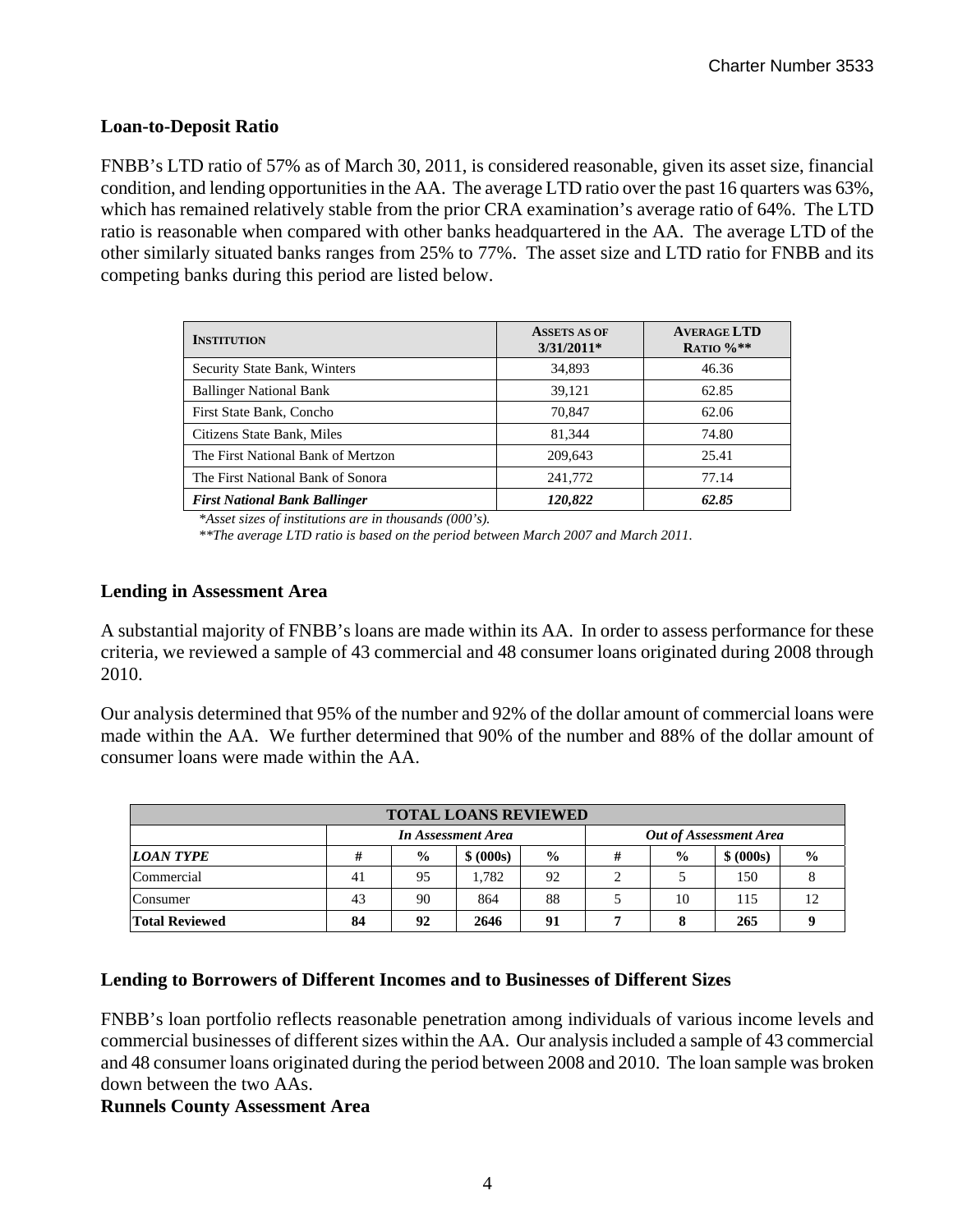The borrower distribution of consumer loans to LMI families in this AA reflect performance similar to the area demographic based on number of loans. Based on the 2010 Census information for Runnels County, 29% and 15% of AA households are LMI households, respectively. Based on dollar volume, only 9% and 6% of consumer loans were made to LMI families, respectively. However, based on number of loans, 36% were to low-income families and 18% of the number of loans originated were to moderate-income families. The following chart reflects the results of our selected sample of consumer loans originated in Runnels County AA.

| <b>CONSUMER</b>              |                         |                  |                         |                       |                       |                       |                         |                       |  |  |
|------------------------------|-------------------------|------------------|-------------------------|-----------------------|-----------------------|-----------------------|-------------------------|-----------------------|--|--|
| <b>BORROWER INCOME LEVEL</b> |                         | Low              |                         | <b>MODERATE</b>       |                       | <b>MIDDLE</b>         |                         | <b>UPPER</b>          |  |  |
| % of AA Households           | 29.27%                  |                  | 14.93%                  |                       | 20.80%                |                       | 35.01%                  |                       |  |  |
|                              | $%$ of<br><b>Number</b> | $%$ of<br>Amount | $%$ of<br><b>Number</b> | % of<br><b>Amount</b> | % of<br><b>Number</b> | % of<br><b>Amount</b> | $%$ of<br><b>Number</b> | % of<br><b>Amount</b> |  |  |
| <b>Total</b>                 | 18.18                   | 8.89             | 18.18                   | 6.03                  | 22.73                 | 4.79                  | 40.91                   | 80.28                 |  |  |

Small businesses are defined as having annual gross revenues of \$1 million or less. The bank's record of lending to small businesses exceeds area demographics based on number of loans. However, based on dollar volume of lending, a shortfall is evident when compared to area demographics. The following charts reflect the results of our selected sample of commercial loans originated in Runnels County AA.

| <b>BORROWER DISTRIBUTION OF LOANS TO BUSINESSES - COMMERCIAL</b>                                        |       |       |       |      |  |  |  |  |  |  |  |
|---------------------------------------------------------------------------------------------------------|-------|-------|-------|------|--|--|--|--|--|--|--|
| Unavailable/<br>> \$1,000,000<br>Business Revenues (or Sales)<br>Total<br>$\leq$ \$1,000,000<br>Unknown |       |       |       |      |  |  |  |  |  |  |  |
| % of AA Businesses                                                                                      | 77.05 | 2.14  | 20.81 | 100% |  |  |  |  |  |  |  |
| % of Bank Loans in AA by #                                                                              | 91.30 | 8.70  |       | 100% |  |  |  |  |  |  |  |
| % of Bank Loans in AA by \$                                                                             | 57.51 | 42.49 |       | 100% |  |  |  |  |  |  |  |

*Source: Loan sample; Dunn and Bradstreet data.* 

#### **Tom Green County Assessment Area**

The borrower distribution of consumer loans to LMI families in this AA reflects performance similar to the area demographics. Lending to low-income families is reasonable as approximately 23% of AA households are low-income and 19% (number of loans) of loans sampled were made to low-income households. Lending to moderate-income families exceeds area demographics and is excellent with regard to both dollar and volume. The following charts reflect the results of our selected sample of consumer loans.

| <b>CONSUMER</b>              |                       |                         |                       |                         |                       |                  |                       |                       |  |  |
|------------------------------|-----------------------|-------------------------|-----------------------|-------------------------|-----------------------|------------------|-----------------------|-----------------------|--|--|
| <b>BORROWER INCOME LEVEL</b> |                       | Low                     |                       | <b>MODERATE</b>         |                       | <b>MIDDLE</b>    |                       | <b>UPPER</b>          |  |  |
| % of AA Households           | 23.18%                |                         | 16.53%                |                         | 19.39%                |                  | 40.90%                |                       |  |  |
|                              | % of<br><b>Number</b> | $%$ of<br><b>Amount</b> | % of<br><b>Number</b> | $%$ of<br><b>Amount</b> | % of<br><b>Number</b> | $%$ of<br>Amount | % of<br><b>Number</b> | % of<br><b>Amount</b> |  |  |
| <b>Total</b>                 | 19.23                 | 8.08                    | 23.08                 | 27.36                   | 26.92                 | 44.00            | 30.77                 | 20.56                 |  |  |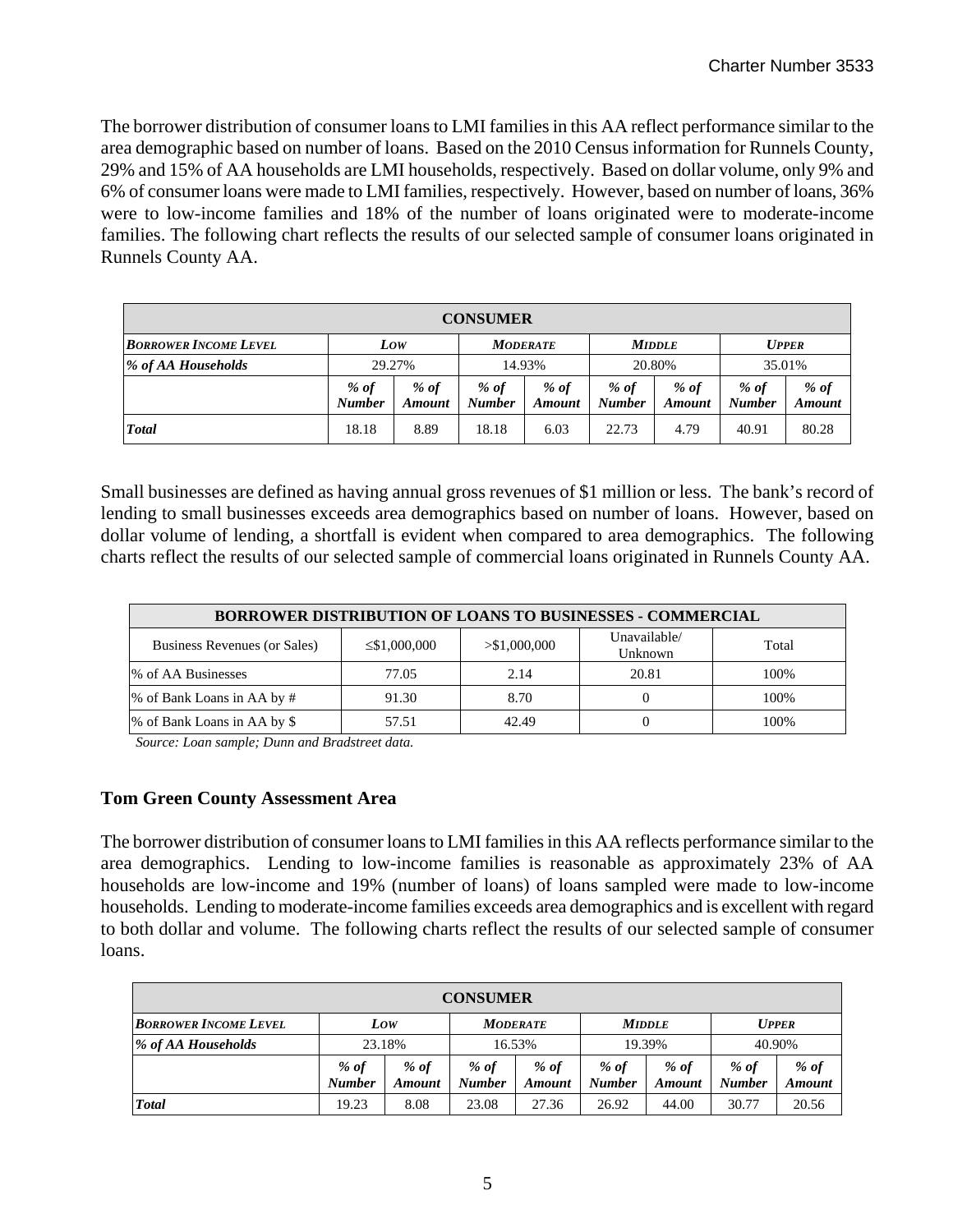FNBB's level of lending to small businesses is excellent. The percentage of the number and of the amount of loans originated in the AA exceeds area demographics. The following chart reflects the results of our selected sample of commercial loans originated in Tom Green County AA.

|                              | <b>BORROWER DISTRIBUTION OF LOANS TO BUSINESSES - COMMERCIAL</b> |               |                         |       |  |  |  |  |  |  |  |  |  |
|------------------------------|------------------------------------------------------------------|---------------|-------------------------|-------|--|--|--|--|--|--|--|--|--|
| Business Revenues (or Sales) | $\leq$ \$1,000,000                                               | > \$1,000,000 | Unavailable/<br>Unknown | Total |  |  |  |  |  |  |  |  |  |
| % of AA Businesses           | 76.85%                                                           | 3.47%         | 19.68%                  | 100%  |  |  |  |  |  |  |  |  |  |
| % of Bank Loans in AA by #   | 100\%                                                            | 0%            | 0%                      | 100\% |  |  |  |  |  |  |  |  |  |
| % of Bank Loans in AA by \$  | 100%                                                             | 0%            | 0%                      | 100%  |  |  |  |  |  |  |  |  |  |

*Source: Loan sample; Dunn and Bradstreet data.* 

#### **Geographic Distribution of Loans**

FNBB's consumer and commercial lending to individuals and businesses in LMI CTs in Runnels County did not meet area demographics. Performance in the Tom Green County AA meets area demographics for loans to business. However, consumer lending activity in LMI areas is below area demographics.

#### **Runnels County Assessment Area**

FNBB's consumer and commercial lending to individuals and businesses in moderate-income CTs in Runnels County did not meet the AA demographics. The AA's only moderate-income CT includes part of the city of Winters, Texas, where an ATM is located. Based on 2010 Census data, 0% of AA households are located in low-income households and 0% of consumer and commercial loans were made to individuals and businesses, respectively, located in low-income CTs. However, 23.5% of AA households are located in moderate-income CTs and only 4.55% of consumer loans and 0% of commercial loans were made to individuals and businesses, respectively, located in moderate-income CTs. Three other banks are headquartered or have branches in this CT. The following table reflects the results of our geographic distribution testing of Runnels County AA.

| <b>Geographic Distribution of Consumer Loans in Runnels County</b> |                                         |                              |                                         |                              |                                         |                              |                                         |                              |  |  |  |
|--------------------------------------------------------------------|-----------------------------------------|------------------------------|-----------------------------------------|------------------------------|-----------------------------------------|------------------------------|-----------------------------------------|------------------------------|--|--|--|
| Low<br><b>Census Tract Income Level</b>                            |                                         |                              | <b>Moderate</b><br>23.53                |                              | Middle<br>76.47                         |                              | <b>Upper</b><br>0.00                    |                              |  |  |  |
| Loan type                                                          | % of AA<br>Owner<br>Occupied<br>Housing | $%$ of<br>Number of<br>Loans | % of AA<br>Owner<br>Occupied<br>Housing | $%$ of<br>Number of<br>Loans | % of AA<br>Owner<br>Occupied<br>Housing | $%$ of<br>Number of<br>Loans | % of AA<br>Owner<br>Occupied<br>Housing | $%$ of<br>Number of<br>Loans |  |  |  |
|                                                                    |                                         | 0                            | 4.55                                    | .57                          | 90.91                                   | 77.11                        | 4.55                                    | 22.33                        |  |  |  |

| <b>Geographic Distribution of Loans to Businesses in Runnels County</b> |         |        |                 |                       |                                                                    |          |                     |          |  |  |
|-------------------------------------------------------------------------|---------|--------|-----------------|-----------------------|--------------------------------------------------------------------|----------|---------------------|----------|--|--|
| Census Tract Income Level                                               | Low     |        | <b>Moderate</b> |                       | <b>Middle</b>                                                      |          | <b>Upper</b>        |          |  |  |
|                                                                         | % of AA | $%$ of | % of AA         | $%$ of $\blacksquare$ | % of $AA$                                                          | $%$ of   | % of $AA$           | $%$ of   |  |  |
| Loan Type                                                               |         |        |                 |                       | Businesses / Number of   Businesses / Number   Businesses / Number |          | Businesses / Number |          |  |  |
|                                                                         | Farms   | Loans  | Farms           | of Loans              | Farms                                                              | of Loans | Farms               | of Loans |  |  |
|                                                                         |         |        |                 | $\Omega$              | 95.65                                                              | 92.22    | 4.35                | 7.78     |  |  |

#### **Tom Green County Assessment Area**